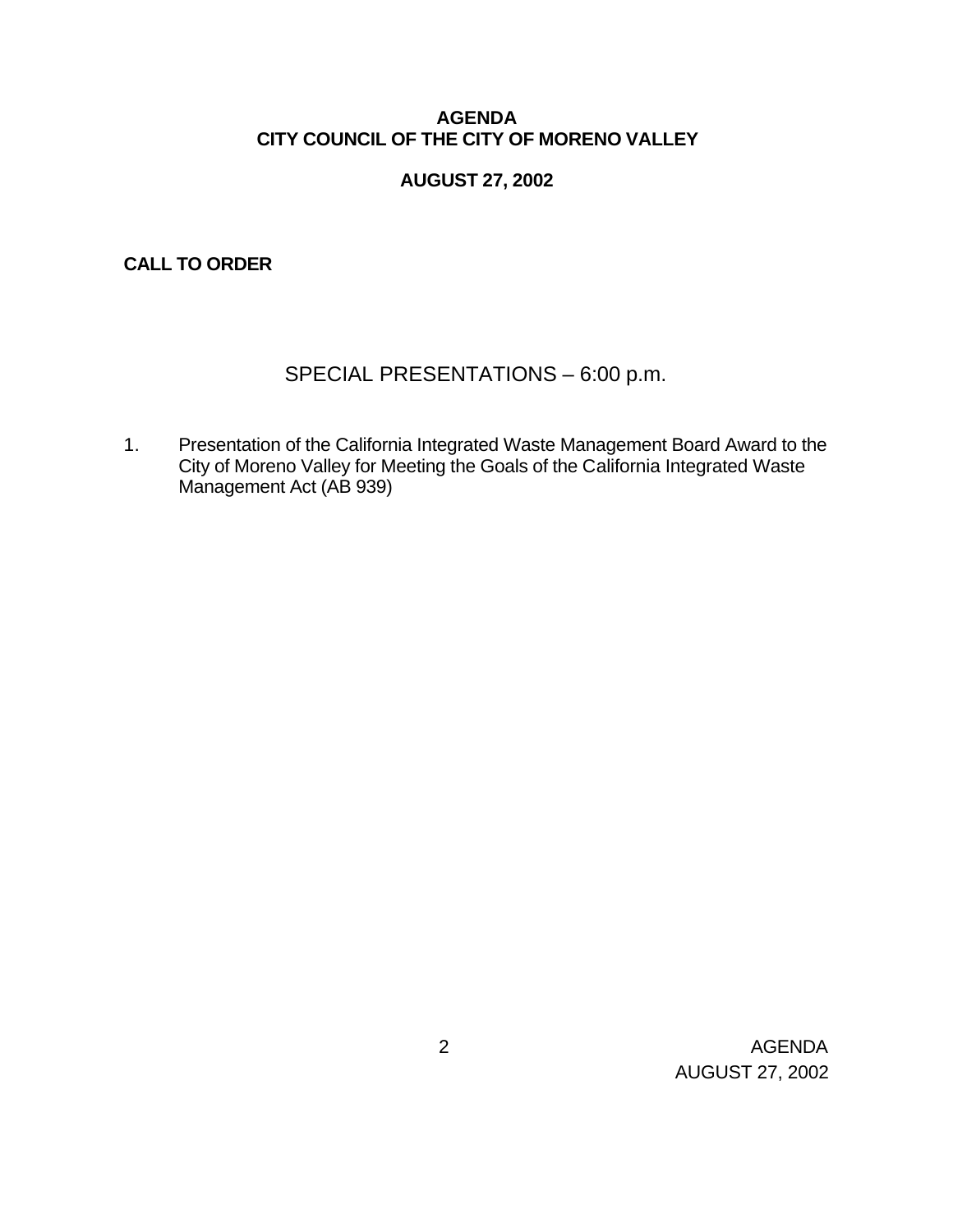#### **AGENDA JOINT MEETING OF THE CITY COUNCIL OF THE CITY OF MORENO VALLEY MORENO VALLEY COMMUNITY SERVICES DISTRICT COMMUNITY REDEVELOPMENT AGENCY OF THE CITY OF MORENO VALLEY**

# **REGULAR MEETING – 6:30 P.M. AUGUST 27, 2002**

• **CALL TO ORDER** (Joint Meeting of the City Council of the City of Moreno Valley, Moreno Valley Community Services District, and the Community Redevelopment Agency of the City of Moreno Valley - actions taken at the Joint Meeting are those of the Agency indicated on each Agenda item)

# • **PLEDGE OF ALLEGIANCE**

- **INVOCATION** Pastor Rich Hall, CrossWinds Church
- **ROLL CALL**
- **INTRODUCTIONS**
- PUBLIC COMMENTS **ON MATTERS ON THE AGENDA** WILL BE TAKEN UP AS THE ITEM IS CALLED FOR BUSINESS, BETWEEN STAFFS REPORT AND CITY COUNCIL DELIBERATION (SPEAKER SLIPS MAY BE TURNED IN UNTIL THE ITEM IS CALLED FOR BUSINESS.) Those wishing to speak should submit a BLUE speaker slip to the Bailiff. There is a three-minute limit per person.

All remarks and questions shall be addressed to the presiding officer or to the City Council and not to any individual Council member, staff member or other person.

• PUBLIC COMMENTS **ON MATTERS NOT ON THE AGENDA** UNDER THE JURISDICTION OF THE CITY COUNCIL WILL BE HEARD PRIOR TO CITY COUNCIL REPORTS AND CLOSING COMMENTS. IN THE EVENT THAT THE AGENDA ITEM FOR SUCH PUBLIC COMMENTS HAS NOT BEEN CALLED BY 10:00 P.M., IT SHALL BE CALLED AS THE NEXT ITEM OF BUSINESS FOLLOWING THE CONCLUSION OF ANY ITEM BEING HEARD AT 10:00 P.M. Those wishing to speak should submit a PINK speaker slip to the Bailiff. There is a three-minute limit per person.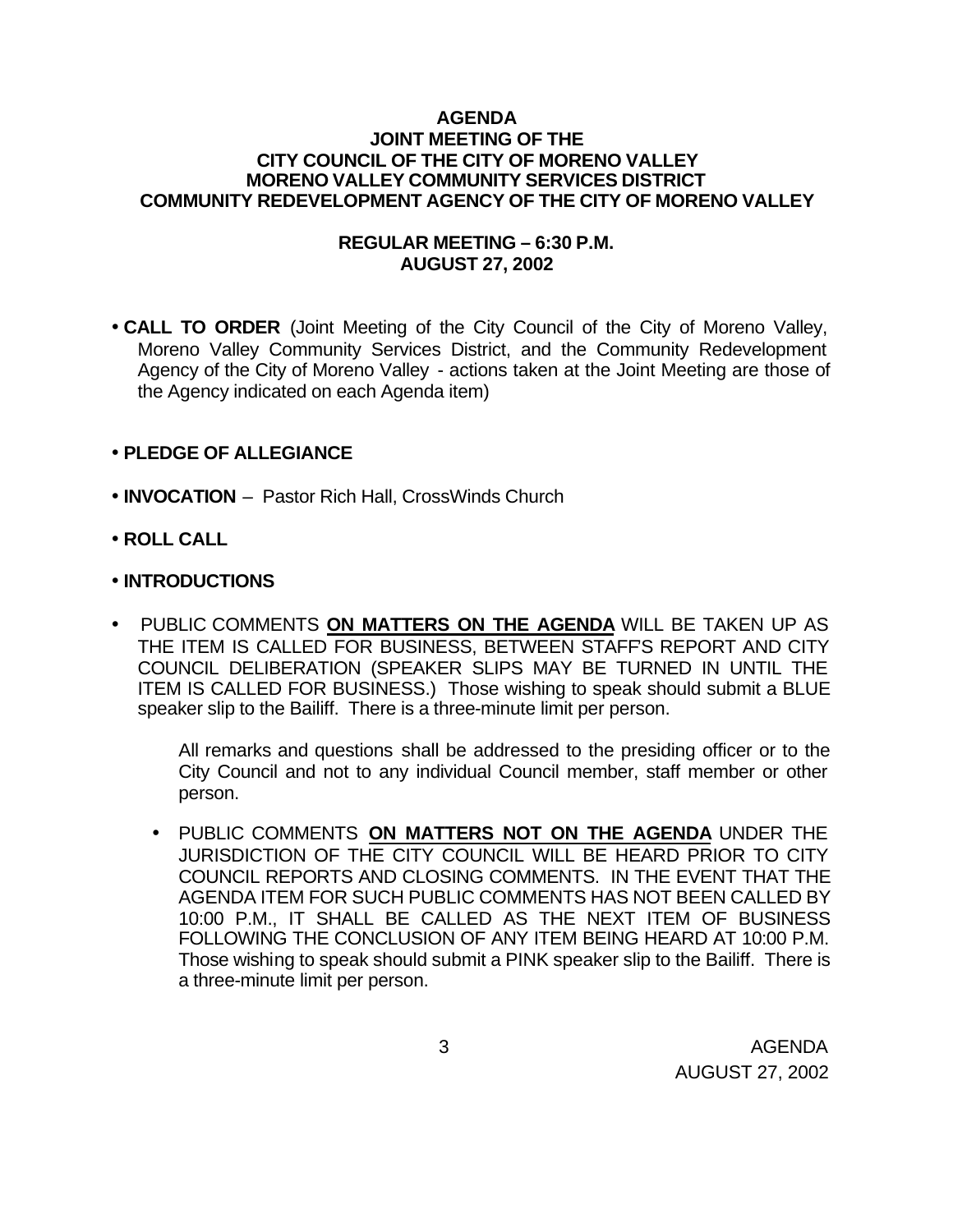All remarks and questions shall be addressed to the presiding officer or to the City Council and not to any individual Council member, staff member or other person.

# **JOINT CONSENT CALENDARS (SECTIONS A-C) OF THE CITY COUNCIL OF THE CITY OF MORENO VALLEY, MORENO VALLEY COMMUNITY SERVICES DISTRICT, AND COMMUNITY REDEVELOPMENT AGENCY OF THE CITY OF MORENO VALLEY**

All items listed under the Consent Calendars, Sections A, B, and C, are considered to be routine and non-controversial, and may be enacted by one motion unless a member of the Council, Community Services District, or Redevelopment Agency requests that an item be removed for separate action. The motion to adopt the Consent Calendars is deemed to be a separate motion by each Agency and shall be so recorded by the City Clerk. Items withdrawn for report/discussion will be heard after public hearing items.

# **A. CONSENT CALENDAR** - **CITY COUNCIL**

- A1. ORDINANCES FIRST READING BY TITLE ONLY Recommendation: Waive reading of all Ordinance Introductions and read by title only.
- A2. MINUTES REGULAR MEETING OF JULY 9, 2002(Report of: City Clerk) Recommendation: Approve as submitted.
- A3. PA01-0018 MINI-STORAGE FACILITY ACCEPT AGREEMENT & BONDS FOR PRIVATE LANDSCAPING AND IRRIGATION IMPROVEMENTS (U-HAUL FACILITY AT 23700 SUNNYMEAD BLVD.) (K-BAR CONSTRUCTION) (Report of: Director of Public Works/City Engineer) Recommendation: Accept the bonds and authorize the Mayor to execute the Agreement for the Construction of Private Landscaping and Irrigation Improvements for PA01-0018 and instruct the City Clerk to forward the

completed Agreement for the Construction of Private Landscaping and Irrigation Improvements to the Riverside County Recorder's office for recordation.

A4. WARRANT REPORT – JUNE, 2002 (Report of: Director of Finance/City Treasurer) Recommendation: Adopt Resolution No. 2002-54, approving the Warrant Report, dated June, 2002 in the total amount of \$12,309,715.94.

Resolution No. 2002-54

 4 AGENDA AUGUST 27, 2002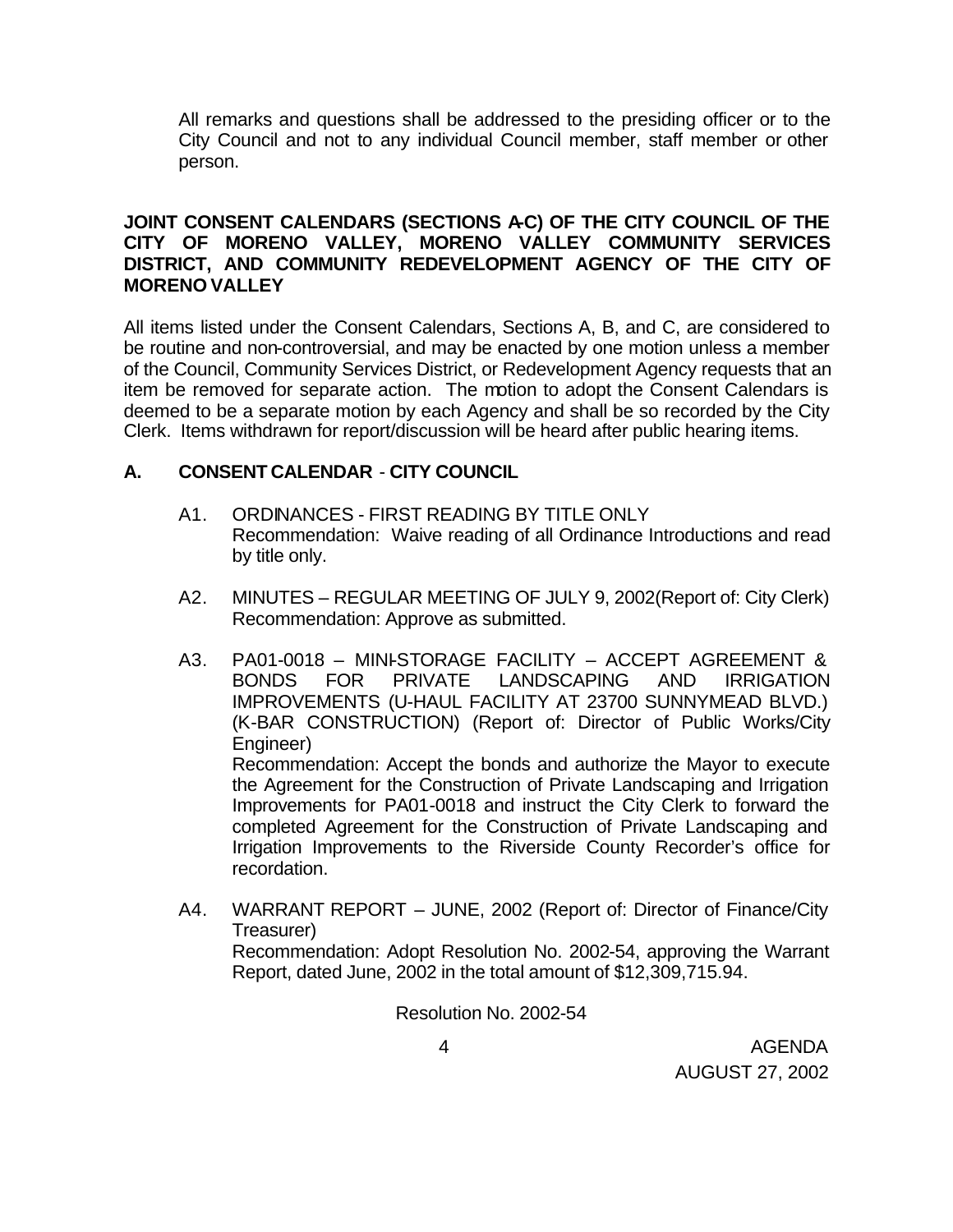A Resolution of the City Council of the City of Moreno Valley, California, Approving the Warrant Report Dated June 30, 2002

A5. WARRANT REPORT – JULY, 2002 (Report of: Director of Finance/City Treasurer) Recommendation: Adopt Resolution No. 2002-55, approving the Warrant Report, dated July 31, 2002 in the total amount of \$7,271,832.31.

#### Resolution No. 2002-54

A Resolution of the City Council of the City of Moreno Valley, California, Approving the Warrant Report Dated July 31, 2002

- A6. NOTICE OF COMPLETION AND ACCEPTANCE OF NASON STREET TRAFFIC SIGNAL IMPROVEMENTS AT THE INTERSECTIONS OF ALESSANDRO BOULEVARD, COTTONWOOD AVENUE, AND EUCALYPTUS AVENUE, PROJECT NO. 97-25897-2, FEDERAL-AID NO. CMLG-5441 (034) (Report of: Director of Public Works/City Engineer) Recommendation: Ratify Contract Change Order Nos. 1 and 2; accept the work for the Nason Street traffic signal improvements at the intersections of Alessandro Boulevard, Cottonwood Avenue, and Eucalyptus Avenue, constructed by DBX, Inc., 42066 Avenida Alvarado, Suite C, Temecula, California, 92590, as complete; direct the City Clerk to record the Notice of Completion within ten (10) days at the office of the County Recorder of Riverside County, as required by Section 3093 of the California Civil Code; authorize the Director of Finance to release the retention to DBX, Inc. thirty-five (35) calendar days after the date of recordation of the Notice of Completion if no claims are filed against the project; and accept the improvements into the City maintained road system.
- A7. YOUTH OPPORTUNITIES PROGRAM (Report of: Director of Community and Economic Development) Recommendation: Accept funding of \$1.6 million from Riverside County to operate the Youth Opportunities Program and authorize the City Manager to execute an agreement with the Riverside County Economic Development Agency for \$1.6 million for the period beginning July 1, 2002 and ending June 30, 2004 and the additional staff positions required to operate the grant.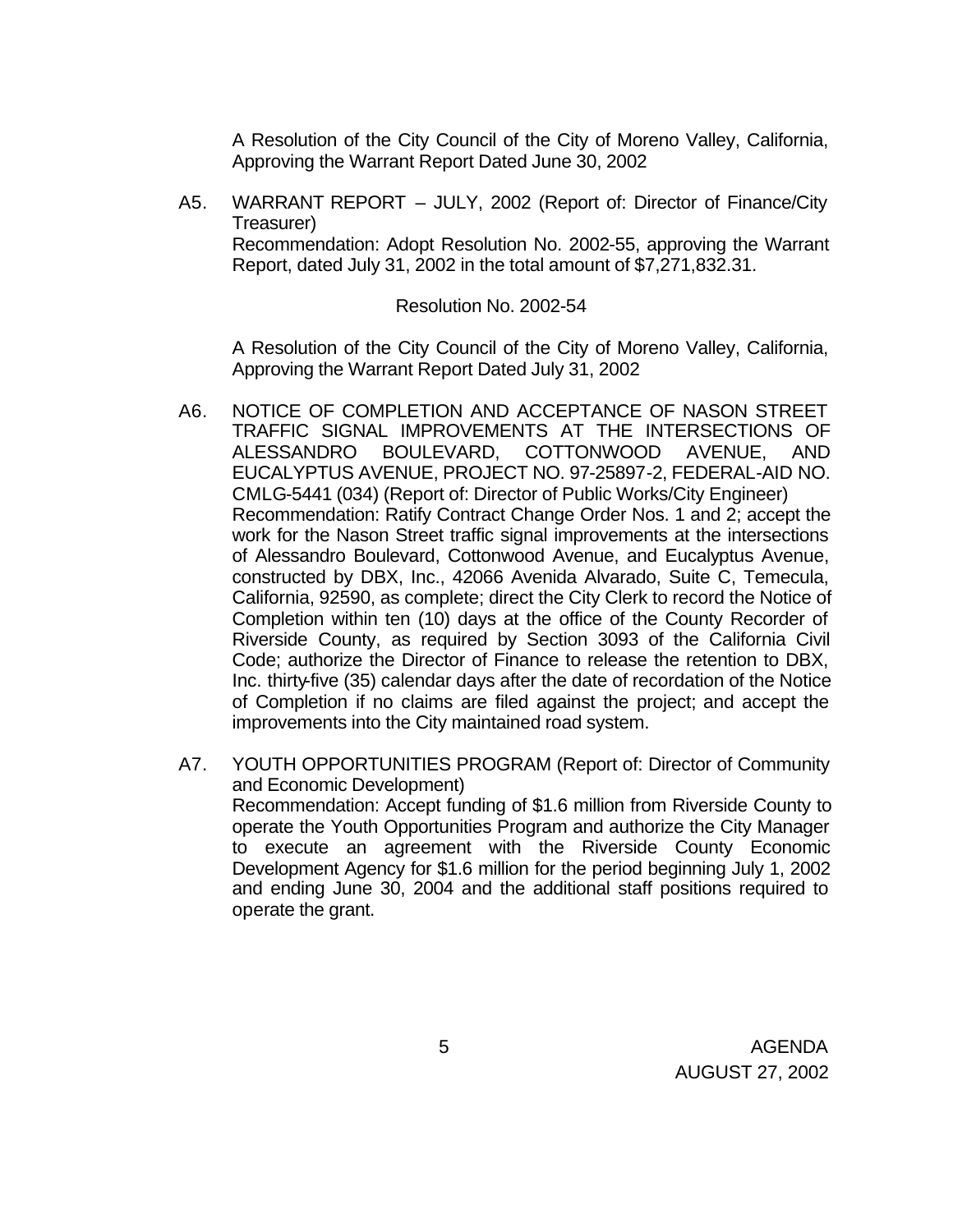- A8. FINAL MAP 28568-1 SINGLE FAMILY RESIDENTIAL PROJECT AMENDMENT TO AGREEMENT FOR PUBLIC IMPROVEMENTS (TIME EXTENSION) – SOUTHWEST CORNER OF CACTUS AVENUE AND JOHN F. KENNEDY DRIVE (RYLAND HOMES) (Report of: Director of Public Works/City Engineer) Recommendation: Authorize the Mayor to execute the Amendment to Agreement for Public Improvements for Final Map 28568-1; and instruct the City Clerk to forward the completed Amendment to Agreement for Public Improvements to the County Recorder's Office for recordation.
- A9. FINAL MAPS 21040 AND 21040-5 AMENDMENT TO AGREEMENT FOR PUBLIC IMPROVEMENTS (TIME EXTENSION) – NORTH OF ELDER AVENUE AND EAST OF MORRISON STREET (PROCOPIUS LAND COMPANY) (Report of: Director of Public Works/City Engineer) Recommendation: Authorize the Mayor to execute the Amendments to Agreement for Public Improvements for Final Maps 21040 and 21040-5.
- A10. FINAL MAP 21461 ACCEPT SUBSTITUTION OF BONDS AND AGREEMENT FOR PUBLIC RIGHT OF WAY IMPROVEMENTS – SOUTH SIDE OF SUNNYMEAD RANCH PARKWAY AND EAST OF PIGEON PASS ROAD (SUNNYMEAD RANCH, LLC) (Report of: Director of Public Works/City Engineer) Recommendation: Accept the substitution of bonds and Agreement for Public Improvements for Final Map 21461; authorize the Mayor to execute the agreement; direct the City Clerk to forward the signed agreement to the County Recorder's Office for recordation; and instruct the City Engineer to prepare the exoneration of the Faithful Performance Bond and Material & Labor Bond placed by Premier Group, Inc., upon acceptance of the substitution bonds and agreement.
- A11. EXTENSION OF THE ESTABLISHED SERVICE AUTHORITY FOR THE ABANDONED VEHICLE ABATEMENT PROGRAM (Report of: Director of Community and Economic Development) Recommendation: Adopt Resolution No. 2002-56 amending Resolution No. 98-22 and extending the established service authority for the Abandoned Vehicle Abatement Program to May 31, 2014.

Resolution No. 2002-56

A Resolution of the City Council of the City of Moreno Valley, California, for Extension of the Established Service Authority for the Abandoned Vehicle Abatement Program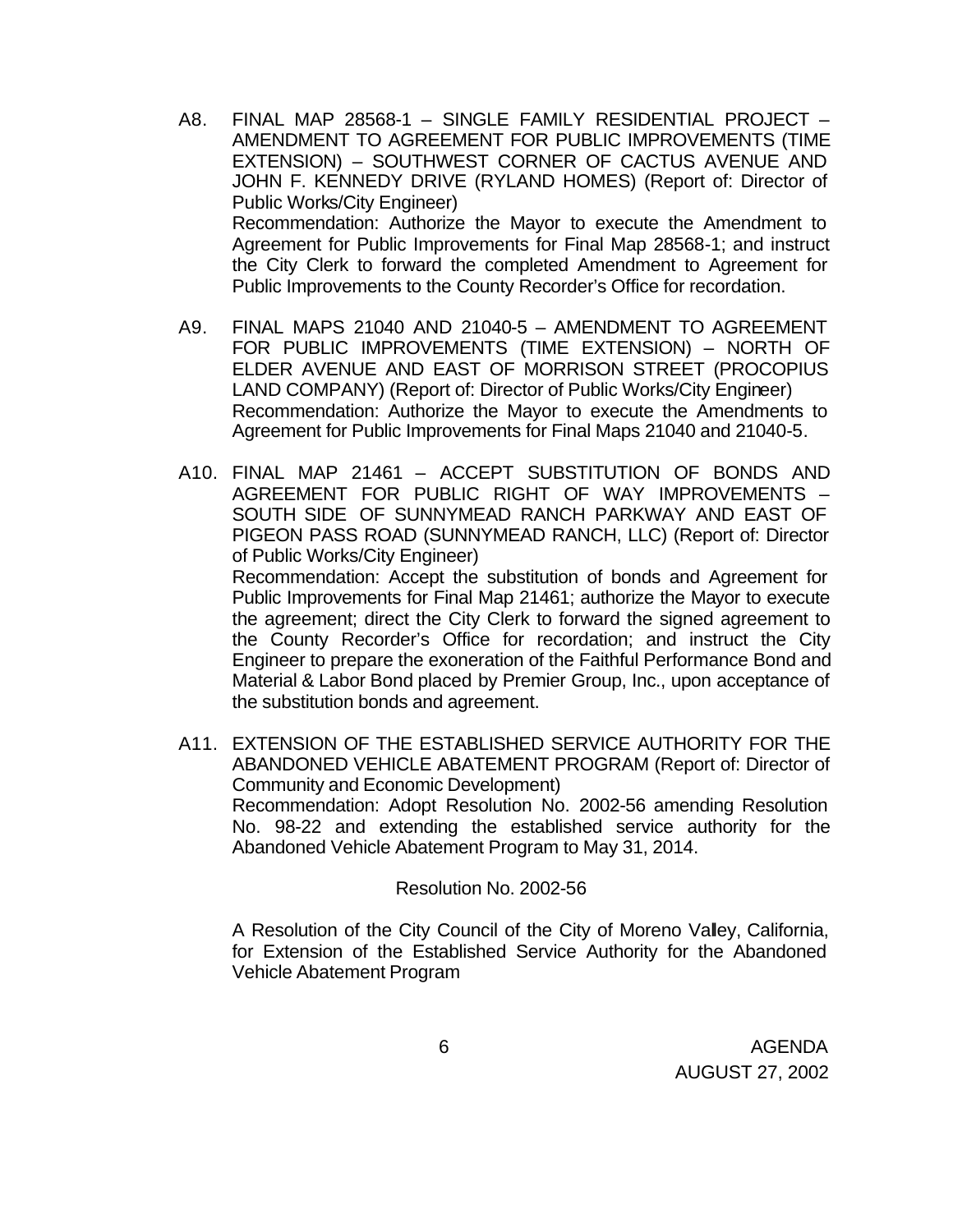- A12. FIRE SERVICES CONTRACT RENEWAL (Report of: City Manager) Recommendation: Approve the cooperative agreement between Riverside County and the City of Moreno Valley for Fire Services.
- A13. REMOVAL OF TRUCK PARKING ON THE SOUTH SIDE OF ALESSANDRO BOULEVARD, WEST OF GRANT ST. (Report of: Director of Public Works/City Engineer) Recommendation: Authorize the elimination of the remaining 470 feet of truck parking on the south side of Alessandro Boulevard west of Grant Street.
- A14. NOTICE OF COMPLETION AND ACCEPTANCE OF THE MEDIAN NOSE MODIFICATIONS AT VARIOUS LOCATIONS, STORM DRAIN IMPROVEMENTS AT FREDERICK STREET AND ALESSANDRO BOULEVARD, AND INTERSECTION CROSSGUTTER IMPROVEMENTS AT PIGEON PASS ROAD AND IRONWOOD AVENUE, PROJECT NOS. 98-26765, 98-21767, 98-21768 (Report of: Director of Public Works/City Engineer)

Recommendation: Ratify Contract Change Order No. 1; accept the work as completed for the median nose modifications at various locations, storm drain improvements at Frederick Street and Alessandro Boulevard, and intersection crossgutter improvements at Pigeon Pass Road and Ironwood Avenue, constructed by H & H General Contractors, Inc., of San Bernardino, California; direct the City Clerk to record the Notice of Completion within ten (10) days, at the office of the County Recorder of Riverside County, as required by Section 3093 of the California Civil Code; authorize the Director of Finance to release the retention to H & H General Contractors, Inc. thirty-five (35) calendar days after the date of recordation of the Notice of Completion, if no claims are filed against the project (Account Nos. 426.76520.125.66121, and 125.66621); and accept the improvements into the City's maintained road system.

A15. SIXTH AMENDMENT TO POLICE CONTRACT (Report of: Chief of Police)

Recommendation: Approve the Sixth Amendment to the police contract.

# **B. CONSENT CALENDAR** - **COMMUNITY SERVICES DISTRICT**

B1. ORDINANCES - FIRST READING BY TITLE ONLY Recommendation: Waive reading of all Ordinance Introductions and read by title only.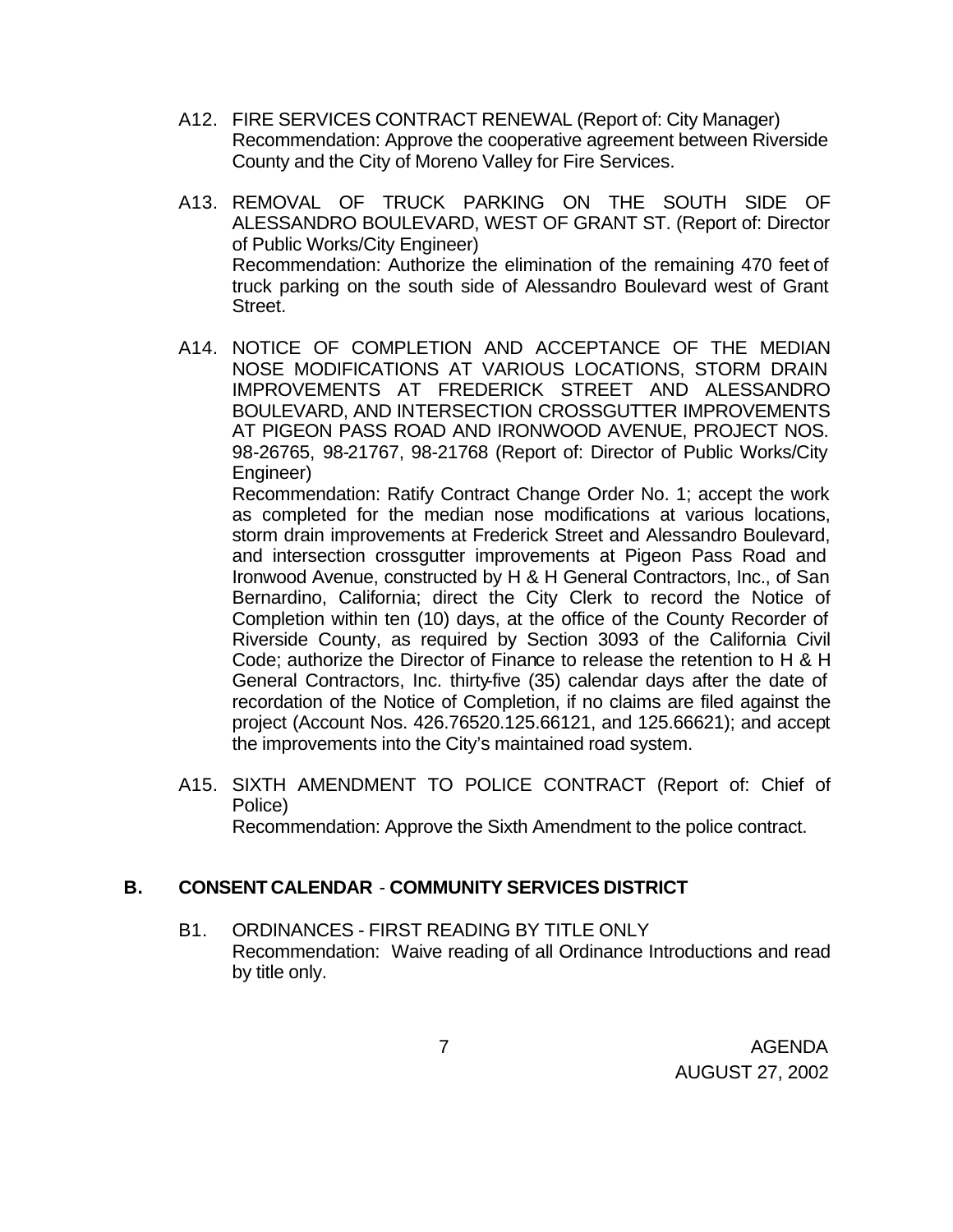- B2. MINUTES REGULAR MEETING OF JULY 9, 2002 (Report of: City Clerk) Recommendation: Approve as submitted.
- B3. NAMING OF ROLLER HOCKEY/SKATEBOARD PARK AT MARCH FIELD PARK (Report of: Director of Parks and Recreation) Recommendation: Adopt the name as approved and submitted by the Parks and Recreation Advisory Committee for the facility currently referred to as the Roller Hockey/Skateboard Park be named "Valley Skate Park".
- B4. REPLACEMENT OF PLAY SURFACES AND REPAIR/REPLACEMENT OF RUBBERIZED SURFACES AT THREE CITY PARKS (Report of: Director of Parks and Recreation) Recommendation: Award a purchase order to Miracle Playground Sales, 27464 Commerce Center Drive, Suite 1, Temecula, California 92590 for material and labor to replace play structures and repair/replace rubberized surfaces at three City park playgrounds; and authorize the Finance Director to execute the necessary documents in an amount not to exceed \$171,300 as appropriated in FY 02/03, in account code 161.76210.6641.648.

# **C. CONSENT CALENDAR** - **COMMUNITY REDEVELOPMENT AGENCY**

- C1. ORDINANCES FIRST READING BY TITLE ONLY Recommendation: Waive reading of all Ordinance Introductions and read by title only.
- C2. MINUTES REGULAR MEETING OF JULY 9, 2002(Report of: City Clerk) Recommendation: Approve as submitted.

# **D. PUBLIC HEARINGS**

Questions or comments from the public on a Public Hearing matter are limited to five minutes per individual and must pertain to the subject under consideration. Those wishing to speak should complete and submit a GOLDENROD speaker slip to the Bailiff.

D1. A PUBLIC HEARING ON THE PLANNING COMMISSION'S JULY 25, 2002 APPROVAL RECOMMENDATION OF A GENERAL PLAN AMENDMENT (PA02-0024), AND A ZONE CHANGE (PA02-0023) FROM THE CURRENT R5 ZONE TO THE R10 ZONE, AND A PLOT PLAN FOR A SENIOR CITIZEN APARTMENT PROJECT (PA02-0022) TO BE

 8 AGENDA AUGUST 27, 2002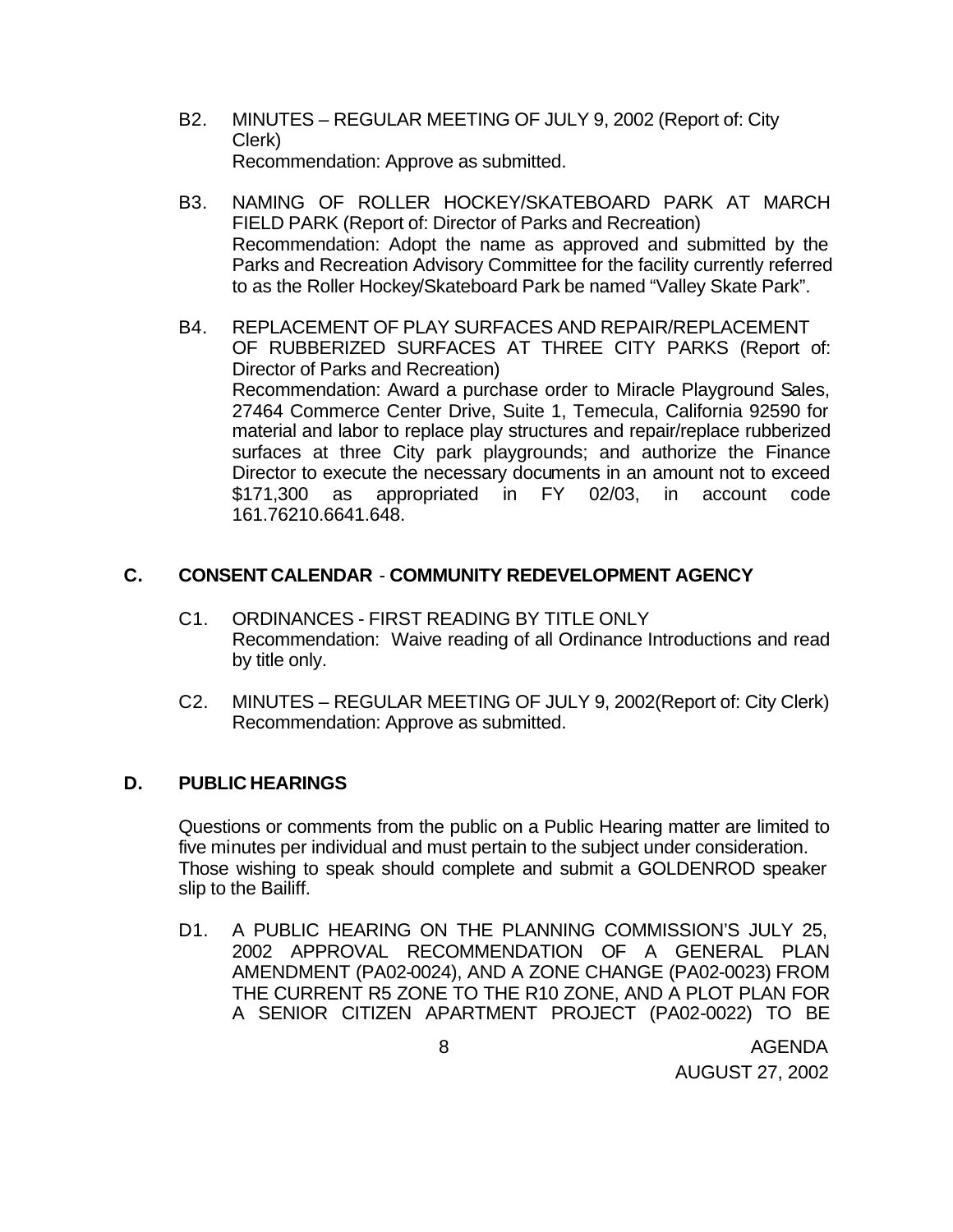LOCATED ON 9.39 ACRES LOCATED ON THE NORTH SIDE OF COTTONWOOD AVE. AND EAST OF PERRIS BLVD. AT WATSON WAY AS A SENIOR HOUSING PROJECT, THE PROPOSED PLOT PLAN QUALIFIES FOR A 100% DENSITY BONUS (Report of: Director of Community and Economic Development)

Recommendation: That the City Council conduct a public hearing for review of the action taken by the Planning Commission recommending approval of a General Plan Amendment, a Zone Change, and a Plot Plan for a senior citizen apartment project, and subsequent to the public hearing;

- 1. Adopt a Negative Declaration for a General Plan Amendment (PA02- 0024), a Zone Change (PA02-0023), and a Plot Plan for a senior citizen apartment project (PA02-0022), in that this application will not result in significant environmental impacts;
- 2. Adopt City Council Resolution No. 2002-57 approving a General Plan Amendment (PA02-0024), based on the findings in the Resolution, and the revised General Plan as attached to the resolution as Exhibit 1;

#### Resolution No. 2002-57

 A Resolution of the City Council of the City of Moreno Valley, California, Approving a General Plan Amendment (PA02-0024) Changing the Land Use Designation from Residential 5 to Residential 10 for 9.39 Acres Located on the North Side of Cottonwood Avenue and East of Perris Boulevard at Watson Way

3. Introduce City Council Ordinance No. 606 approving a Zone Change (PA02-0023) based on the findings in the Ordinance, and the revised Zoning Map as attached to the ordinance as Exhibit 1; and

#### Ordinance No. 606

An Ordinance of the City Council of the City of Moreno Valley, California, Approving a Zone Change (PA02-0023), From R5 to R10 for 9.39 Acres Located on the North Side of Cottonwood Avenue and East of Perris Boulevard at Watson Way

4. Adopt City Council Resolution No. 2002-58 approving Plot Plan PA02- 0022 for a senior citizen apartment project, based on the findings in the Resolution, and the conditions of approval as attached to the resolution as Exhibit 1.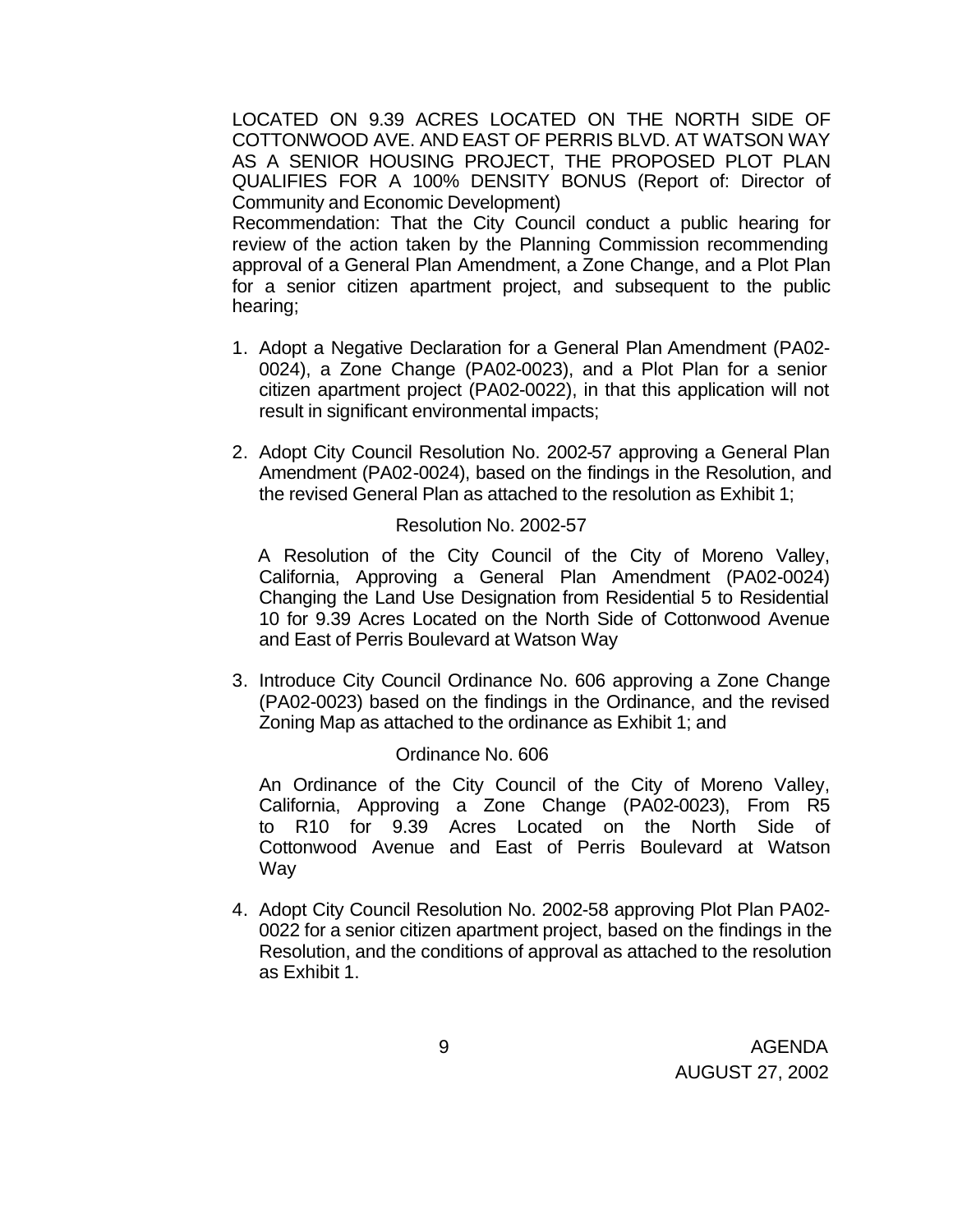#### Resolution No. 2002-58

A Resolution of the City Council of the City of Moreno Valley, California, Approving Plot Plan PA02-0022 for a 174-Unit Senior Citizen Apartment Project to be Located on the North Side of Cottonwood Avenue and East of Perris Boulevard at Watson Way

### **E. ITEMS REMOVED FROM CONSENT CALENDARS FOR DISCUSSION OR SEPARATE ACTION**

## **F. REPORTS**

- F1. REPORT TO CONSIDER PUBLIC COMMENTS REGARDING COMMUNITY SERVICES DISTRICT ZONE B (RESIDENTIAL STREET LIGHTING) MAIL BALLOT PROCEEDING FOR TENTATIVE TRACTS 30316, 30319, 29509 (AND ALL AFFECTED PHASES FOR EACH TENTATIVE TRACT (Report of: Director of Public Works/City Engineer) Recommendation: That the City Council, acting in their respective capacities as President and Members of the Board of Directors of the Moreno Valley Community Services District (CSD), accept public comments regarding the proposed inclusion of Tentative Tracts 30316, 30319, 29509 (and all affected phases for each tentative tract) into the CSD Zone B (Residential Street Lighting) and the annual service charge.
- F2. RECOMMENDATION TO ENTER INTO A CONTRACT WITH THE PEPSI BOTTLING GROUP (PBG) FOR AN EXCLUSIVE SOFT DRINKS DISTRIBUTION PARTNERSHIP AGREEMENT FOR A TEN-YEAR PERIOD (Report of: Director of Parks and Recreation) Recommendation: That the City Council, acting in their capacity as President and Board of Directors of the Moreno Valley Community Services District, approve the proposal of the Pepsi Bottling Group (PBG) and authorize the City Manager to enter into a contract with PBG for exclusive soft drink distribution for a ten-year period, substantially upon the terms and conditions set forth in the agreement and in form and substance acceptable to the City Manager and City Attorney.
- F3. REPORT ON ADELPHIA (Report of: Assistant City Manager) Recommendation: That the City Council receive and file this report.

AGENDA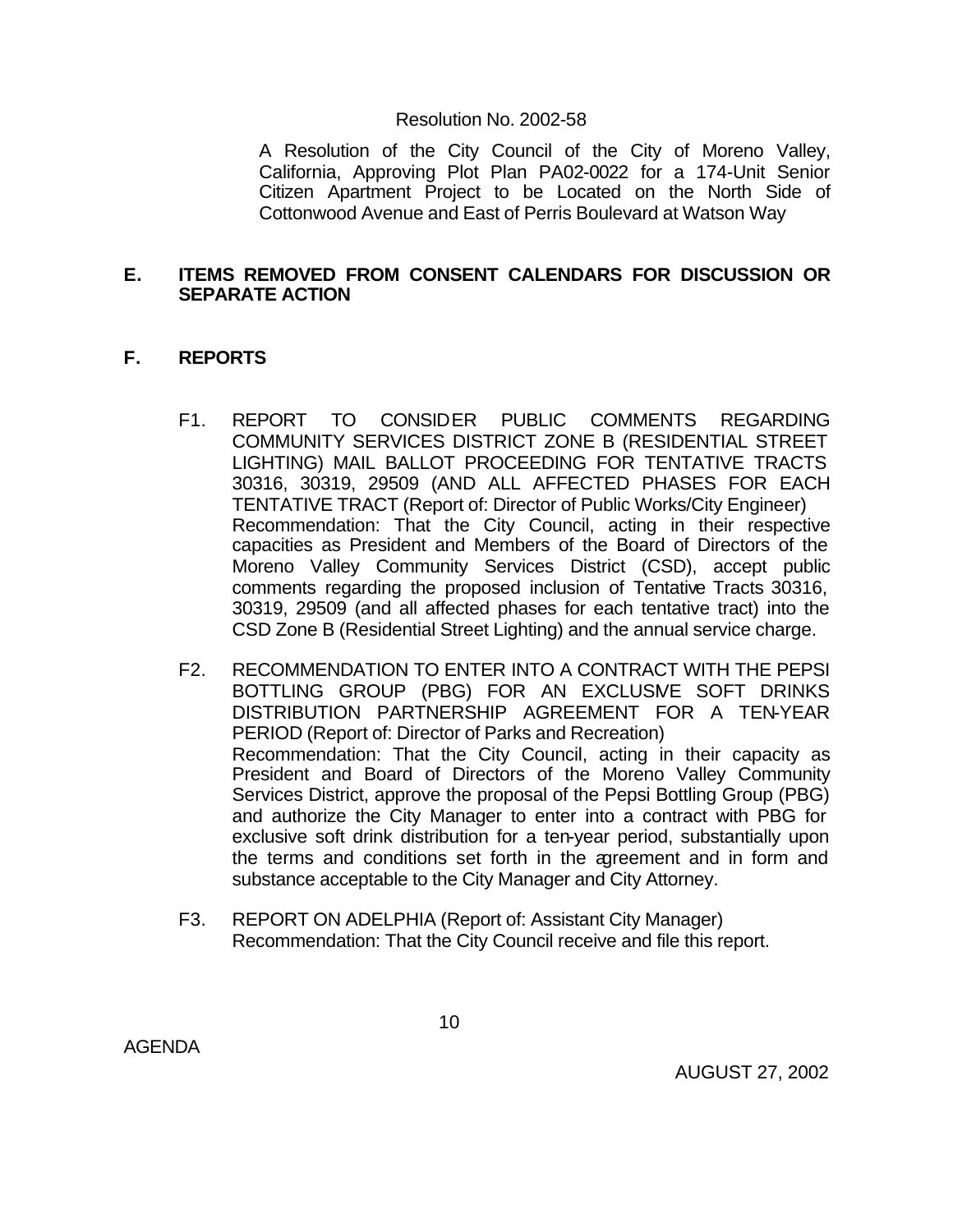F4. APPROVE JOINT DEVELOPMENT AND USE AGREEMENT BETWEEN RIVERSIDE COMMUNITY COLLEGE DISTRICT MORENO VALLEY CAMPUS, THE CITY OF MORENO VALLEY AND MORENO VALLEY COMMUNITY SERVICES DISTRICT; AND APPROVE AMENDMENT TO THE JOINT EXERCISE OF POWERS AGREEMENT BETWEEN RIVERSIDE COMMUNITY COLLEGE DISTRICT MORENO VALLEY CAMPUS, THE CITY OF MORENO VALLEY, AND MORENO VALLEY COMMUNITY SERVICES DISTRICT (Report of: Director of Parks and Recreation) Recommendation: That the City Council, acting in their capacity as

President and Board of Directors of the Moreno Valley Community Services District:

- 1. Approve the Joint Development and Use Agreement between the Riverside Community College District (RCCD) Moreno Valley Campus, the City of Moreno Valley (City) and the Moreno Valley Community Services District (CSD) for the construction, maintenance and use of park facilities at a site within a portion of the RCCD Moreno Valley Campus; and
- 2. Approve the amendment to the Joint Exercise of Powers Agreement adding the Moreno Valley Community Services District as a party to the agreement previously entered into between the City and RCCD.
- F5. APPOINTMENTS TO THE ACCESSIBILITY APPEALS BOARD AND TRAFFIC SAFETY ADVISORY COMMITTEE (Report of: City Clerk) Recommendation: That the City Council:
	- 1. Review the ballot (to be provided by the City Clerk) for appointments to the Traffic Safety Advisory Committee and appoint two members for terms expiring June 30, 2005;
	- 2. Appoint Tommy L. Lewis to the Accessibility Appeals Board as Public Representative with a term expiring June 30, 2003; or
	- 3. If appointments are not made, declare the positions vacant and authorize the City Clerk to re-notice the positions as vacant.
- F6. APPROVAL OF CITY SPONSORSHIP FOR SPECIAL EVENTS (Report of: Director of Parks and Recreation) Recommendation: That the City Council approve the City Sponsorship Policy for Special Events.

AGENDA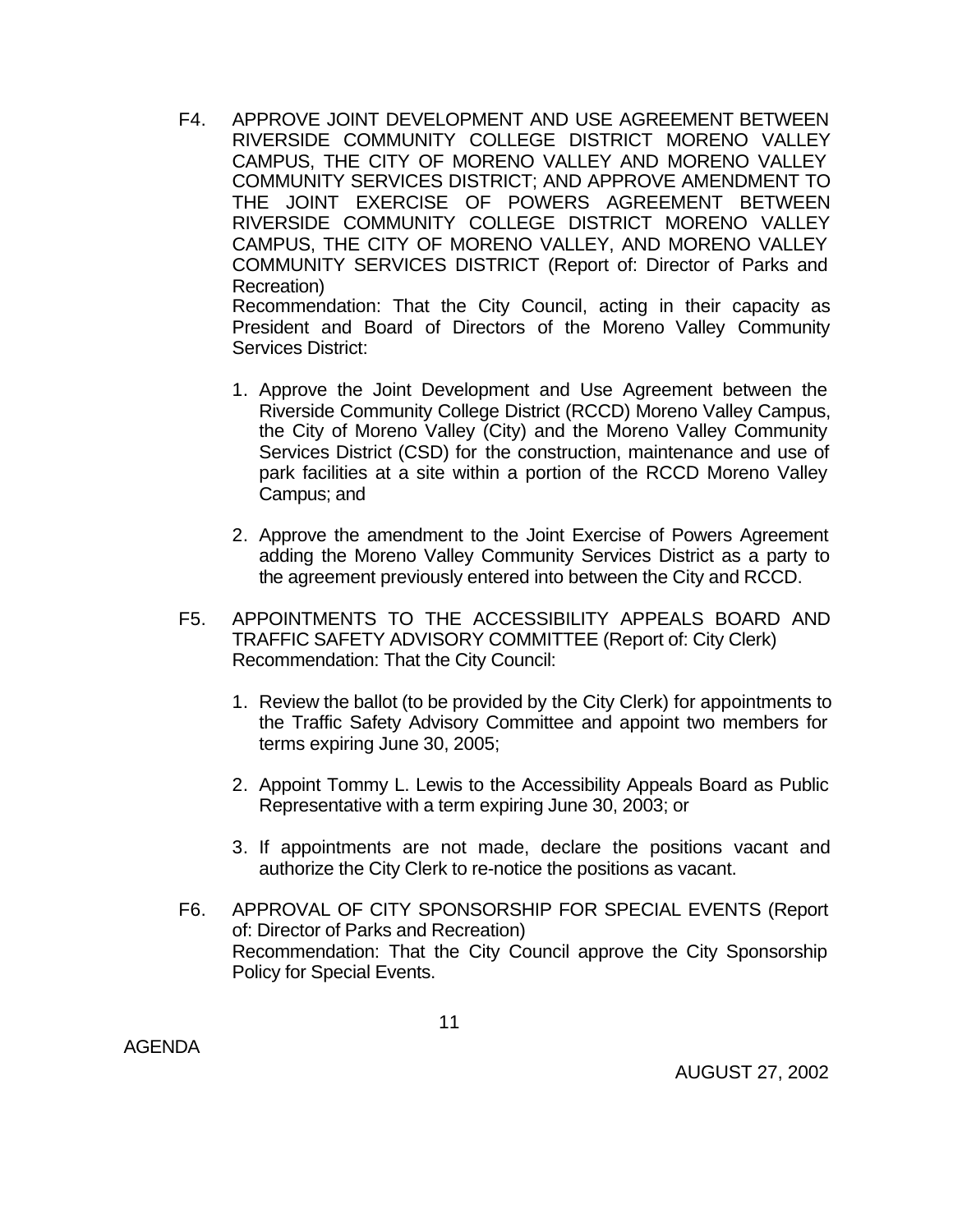- F7. 800 MHZ RADIO STATUS OF UPGRADE ORAL PRESENTATION BY JOHN WALKER, INFORMATION TECHNOLOGY, COUNTY OF RIVERSIDE (Report of: Chief of Police) Recommendation: That the City Council receive the oral presentation from John Walker, County of Riverside, Information Technologies, on the status of the 800 MHz radio upgrade.
- F8. LEGISLATIVE UPDATE (Report of: Assistant City Manager) Recommendation: Receive and file the Legislative Status Report.
- F9. CITY MANAGER'S REPORT (Informational Oral Presentation only not for Council action)

# **G. LEGISLATIVE ACTIONS**

ORDINANCES - 1ST READING AND INTRODUCTION

- G1. SPEED LIMIT RECERTIFICATION OF STREET SEGMENTS DEFERRED FOR FURTHER STUDY ON JULY 9, 2002 (Report of: Director of Public Works/City Engineer) Recommendation: That the City Council:
	- 1. Receive and file this report; and
	- 2. Introduce Ordinance No. 607, amending Section 12.20.020 of Chapter 12.20 of the City of Moreno Valley Municipal Code designating prima facie speed limits on certain streets (as listed on the ordinance) and directing the City Engineer to take certain action in respect thereto. (Roll call required)

Ordinance No. 607

An Ordinance of the City Council of the City of Moreno Valley, California, Amending Section 12.20.020 of Chapter 12.20 of the City of Moreno Valley Municipal Code Relating to a Prima Facie Speed Limit for Certain Streets

G2. DISCHARGE OF FIREARMS ORDINANCE (CONTINUED FROM 6/11/02) (Report of: Chief of Police) Recommendation: Continue the discussion of the introduction of the Discharge of Weapons Ordinance to the Study Session scheduled on September 17, 2002.

AGENDA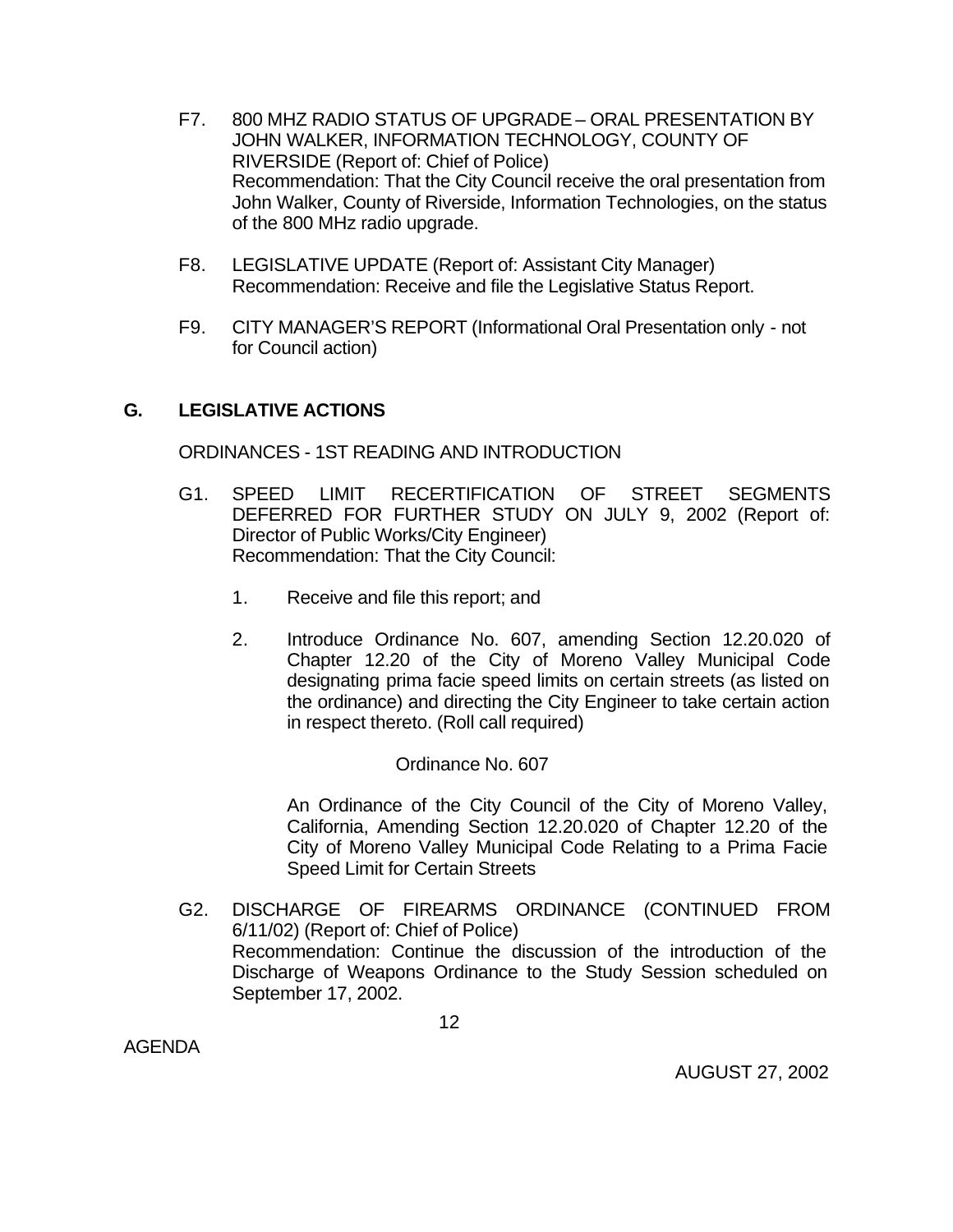### ORDINANCES - 2ND READING AND ADOPTION

G3. ADOPTION OF ORDINANCE NO. 605, AN ORDINANCE OF THE CITY COUNCIL OF THE CITY OF MORENO VALLEY, CALIFORNIA, AMENDING SECTION 12.20.020 OF CHAPTER 12.20 OF THE CITY OF MORENO VALLEY MUNICIPAL CODE RELATING TO A PRIMA FACIE SPEED LIMIT FOR CERTAIN STREETS (RECEIVED FIRST READING AND INTRODUCTION ON JULY 9, 2002 ON A 4-1 VOTE, BATEY ABSENT) (Report of: Director of Public Works/City Engineer) Recommendation: Adopt Ordinance No. 605

## Ordinance No. 605

An Ordinance of the City Council of the City of Moreno Valley, California, Amending Section 12.20.020 of Chapter 12.20 of the City of Moreno Valley Municipal Code Relating to a Prima Facie Speed Limit for Certain **Streets** 

ORDINANCES - URGENCY ORDINANCES

RESOLUTIONS

• PUBLIC COMMENTS **ON ANY SUBJECT NOT ON THE AGENDA** UNDER THE JURISDICTION OF THE CITY COUNCIL

Those wishing to speak should complete and submit a PINK speaker slip to the Bailiff. There is a three-minute time limit per person.

All remarks and questions shall be addressed to the presiding officer or to the City Council and not to any individual Council member, staff member or other person.

## • **CLOSING COMMENTS AND/OR REPORTS OF THE CITY COUNCIL, COMMUNITY SERVICES DISTRICT, OR COMMUNITY REDEVELOPMENT AGENCY**

AGENDA